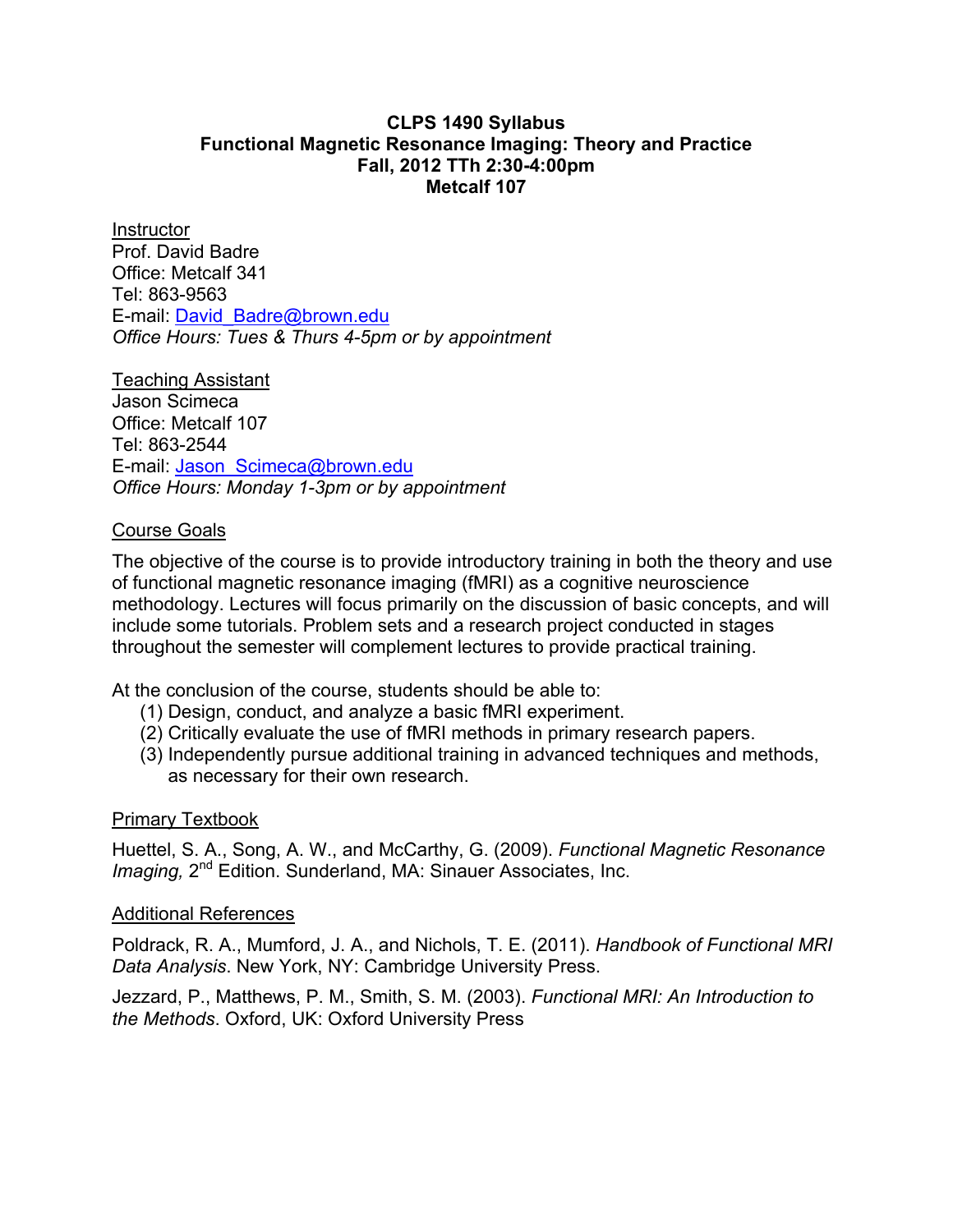## Course Policies

| Grade distribution                               | <b>Grade Ranges</b> |
|--------------------------------------------------|---------------------|
| Attendance/participation/oral presentations: 20% | $A - 90 - 100\%$    |
| Problem sets: 40%                                | $B - 80 - 89%$      |
| Project proposal 15%                             | $C - 70 - 79%$      |
| Final project paper: 25%                         | $NC - 570$          |

### *Late Policy*

Course material is cumulative and the six problem sets assigned throughout the term are intended to gain mastery of concepts covered in lecture and to provide you the necessary technical skills to complete your independent research project. Thus, completing these assignments on time is crucial in order not to fall behind in the course. These short assignments must be turned in at the *beginning* of class on the day they are due. For each day that they are late without an acceptable excuse, one letter grade will be deducted.

The written experiment proposal and the final project paper should be turned in to Metcalf 341 by 5 pm on the day they are due. For each day that they are late without an acceptable excuse, one letter grade will be deducted.

#### *Course Website*

The course has a MyCourses page. On the webpage, you will find the course syllabus, lectures, readings, problem sets, and other course materials. In addition, there are some useful links to web resources related to fMRI analysis and methods. If you find other on-line resources that you think would be helpful to others, please let a course instructor know for posting on the course website.

# *Scanning at the Brown MRI Research Facility (MRF)*

The final paper for the course will describe the results of an independent fMRI project that you will conduct in stages over the course of the term. Each project will be conducted by a team of 5 students. Scanning will take place at the Brown MRI Research Facility (MRF) during two weekend sessions (**Nov. 11th** and **Nov. 18th, 10am-4pm**). Your attendance at one of these is required. If you know you will have a conflict with both dates, please let Prof. Badre know immediately.

In order to enter the MRI control room or magnet room, students must complete an MRI safety screening form and receive Level 1 safety training. We will be doing the primary safety training on **Sep 27**. If you know that you will be unable to make this meeting, please see Prof. Badre immediately to make alternative arrangements.

A subset of students will also be given the opportunity to participate as research subjects in the class experiments. We will take volunteers later in the term. Please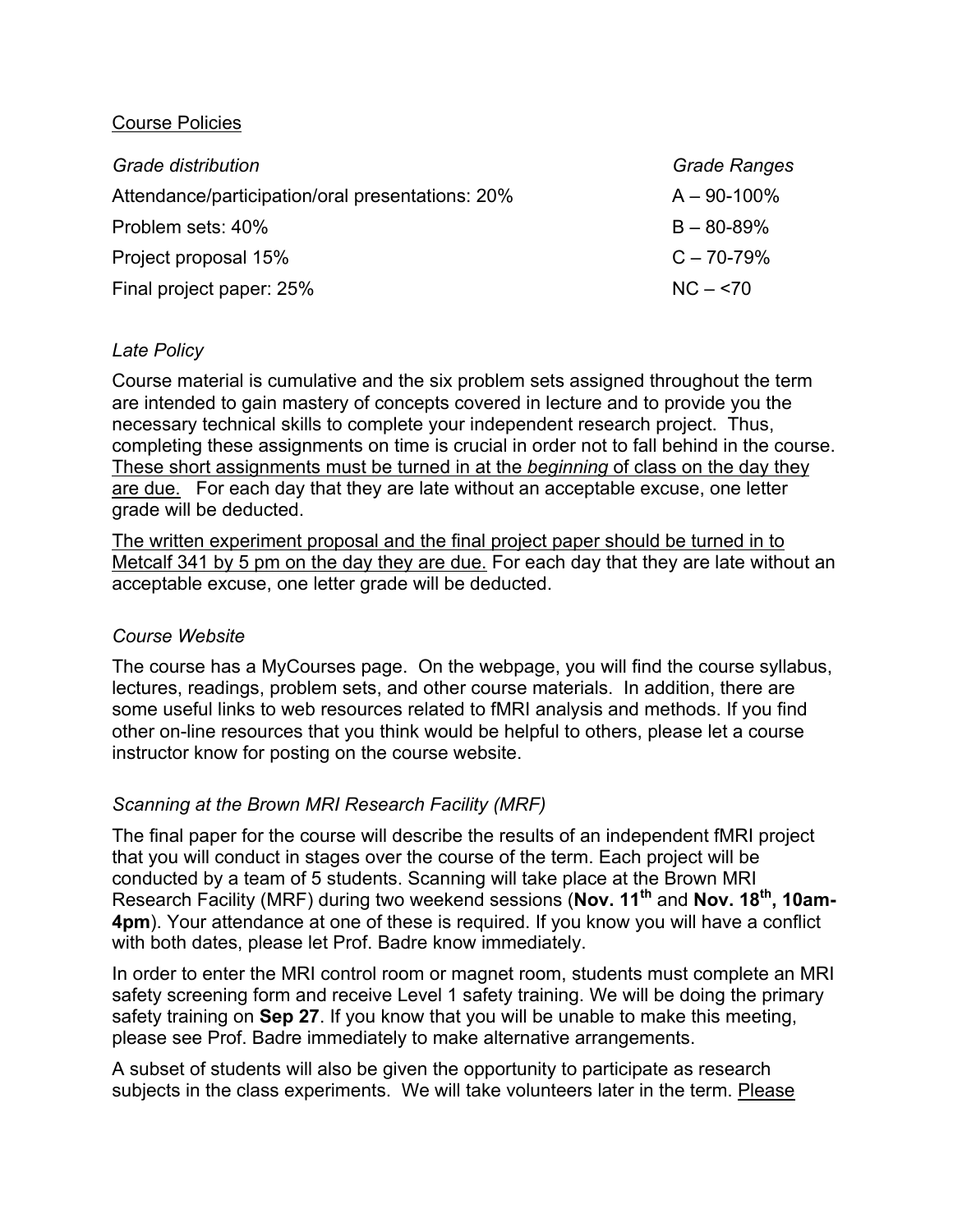note, choosing not to participate as a subject will not affect your grade negatively, and likewise choosing to participate as a subject will not affect your grade positively. However, for those interested in pursuing MRI research, it is a helpful educational experience to see what it is like to be a research subject; and you get a picture of your own brain!

# *Computing Resources*

Most data analysis for the course will use the Statistical Parametric Mapping (SPM8) software based in Matlab. This is free software and can be installed on most systems running Matlab (downloadable for free from Brown software services). The link to the SPM website for downloading their software is available on the class myCourses page. You are welcome to install the relevant software on your home or lab computer (it is all freely available at Brown or over the web). The TA (Scimeca) has agreed to provide support for this solution, if you choose to do so.

For those not installing the software on their own machine, the software has been installed on all the machines available in Metcalf 107.

The computer lab is open weekly class-related work: M-Th 7:00-9:00pm

In addition, TA office hours (M: 1-3pm) will routinely be held at the computing site.

A couple of additional reminders about using the computer lab:

(1) Please do not leave the door to the lab open when you leave the lab for any reason.

(2) Please do not bring any food or drink into the computer lab.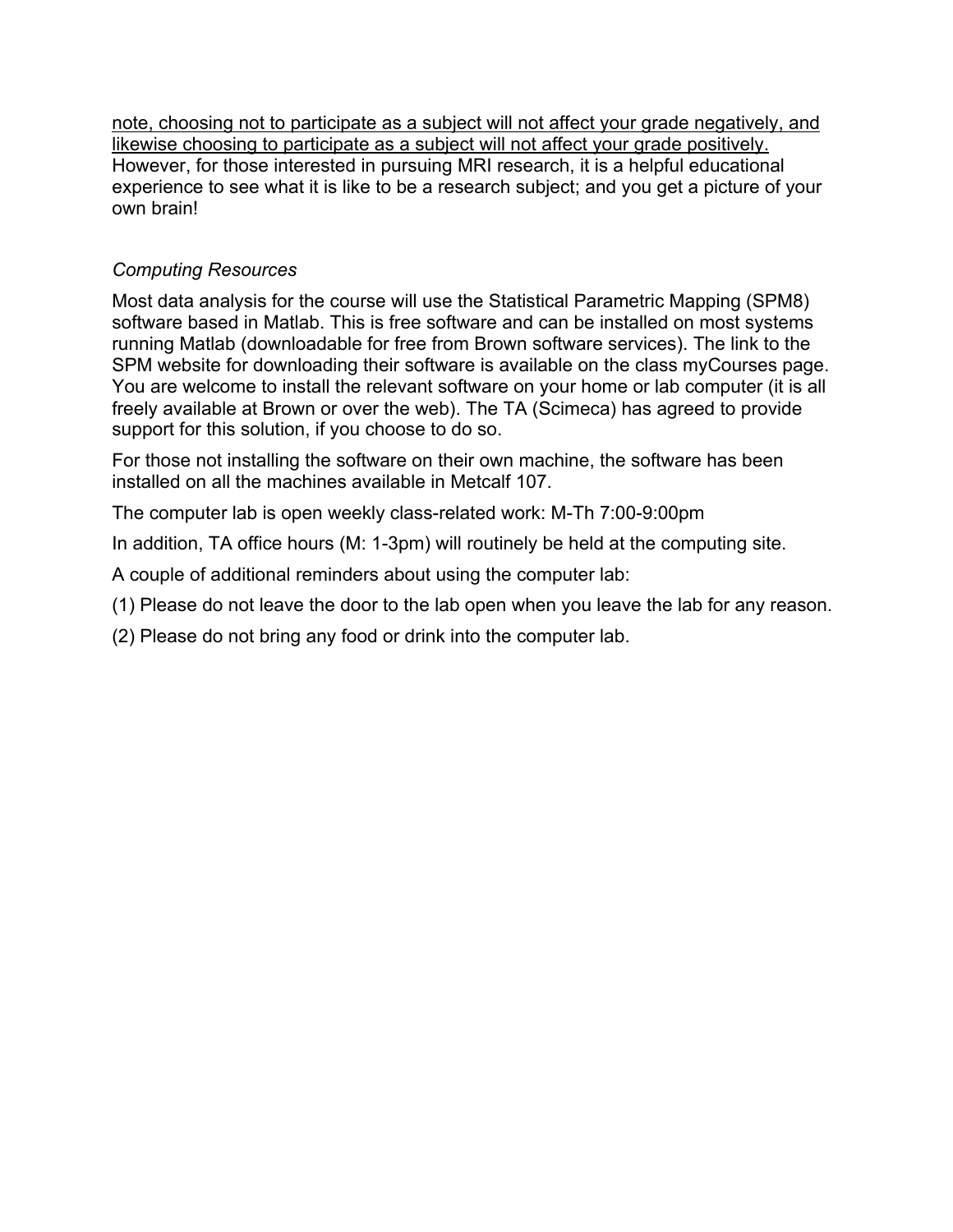# Class Schedule

| <u>Date</u>    | <b>Topic</b>                                                                                           |                             |
|----------------|--------------------------------------------------------------------------------------------------------|-----------------------------|
| Sep. 6         | Introduction<br><b>Reading</b><br><b>Course Syllabus</b>                                               |                             |
| <b>Sep. 11</b> | The BOLD signal<br>Reading<br>HSM: Ch. 7                                                               |                             |
| Sep. 13        | MRI Physics I (Worden)<br>Reading<br><b>HSM: Ch. 3-4</b>                                               |                             |
| <b>Sep. 18</b> | MRI Physics II (Worden)<br><b>Reading</b><br>HSM: Ch. 5                                                |                             |
| <b>Sep. 20</b> | <b>MRI Signal and Noise</b><br>Reading<br>HSM: Ch. 8, pp. 255-267                                      |                             |
| <b>Sep. 25</b> | <b>Experimental Design I</b><br>Reading<br>HSM: Ch. 9, pp. 293-310                                     | <b>Problem Set 1 is due</b> |
| <b>Sep. 27</b> | MRI Safety & Ethics - NOTE: Meet at SFH 350<br>Reading<br>HSM: Ch. 2, pp. 44-55<br>Ch. 14, pp. 494-504 |                             |
| <b>Oct. 2</b>  | <b>Experimental Design II</b><br>Reading<br>HSM: Ch. 9, pp. 313-327                                    | <b>Problem Set 2 is due</b> |
| Oct. 4         | <b>Experimental Design III</b><br>Reading                                                              |                             |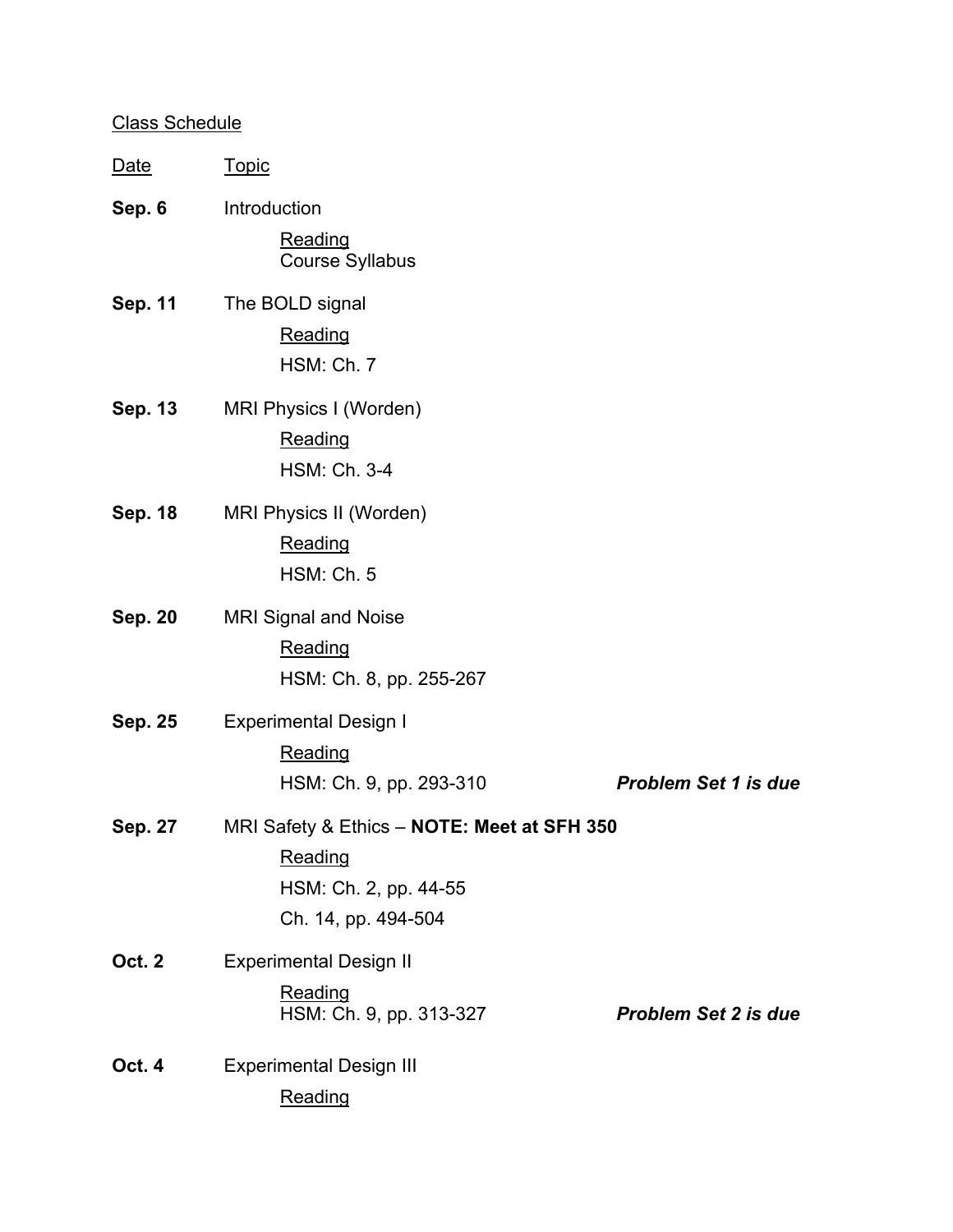| Liu (2004). Efficiency, power, and entropy in event-related fMRI<br>with multiple trial types, Part II: Design of Experiments<br>Neurolmage, 21, 401-413.                                                                                                                                         |  |
|---------------------------------------------------------------------------------------------------------------------------------------------------------------------------------------------------------------------------------------------------------------------------------------------------|--|
| <b>Experimental Proposal Presentations</b>                                                                                                                                                                                                                                                        |  |
| <b>Experimental Proposal Presentations</b><br><b>Experiment proposal due</b>                                                                                                                                                                                                                      |  |
| <b>Stimulus Presentation Programming Workshop</b>                                                                                                                                                                                                                                                 |  |
| Preprocessing I<br>Reading<br>HSM: Ch. 8, pp. 267-280                                                                                                                                                                                                                                             |  |
| Preprocessing II<br><b>Problem Set 3 due</b><br><b>Reading</b><br>HSM: Ch. 8 pp. 280-290                                                                                                                                                                                                          |  |
| Preprocessing III                                                                                                                                                                                                                                                                                 |  |
| Univariate Analysis I<br>Reading<br>HSM: Ch. 10, pp. 333-351                                                                                                                                                                                                                                      |  |
| Univariate Analysis II<br><b>Reading</b><br>HSM: Ch. 10, pp. 351-374                                                                                                                                                                                                                              |  |
| <b>Univariate Analysis III</b><br><b>Reading</b><br>Poldrack (2007). Region of interest analysis for fMRI. SCAN, 2, 67-<br>70.                                                                                                                                                                    |  |
| Univariate Analysis IV<br><b>Problem Set 4 due</b><br>Reading<br>Henson (2006). Forward inference using functional neuroimaging:<br>Dissociations versus associations. TICS, 10(2), 64-69.<br>Poldrack (2006). Can cognitive processes be inferred from<br>neuroimaging data? TICS, 10(2), 59-63. |  |
|                                                                                                                                                                                                                                                                                                   |  |